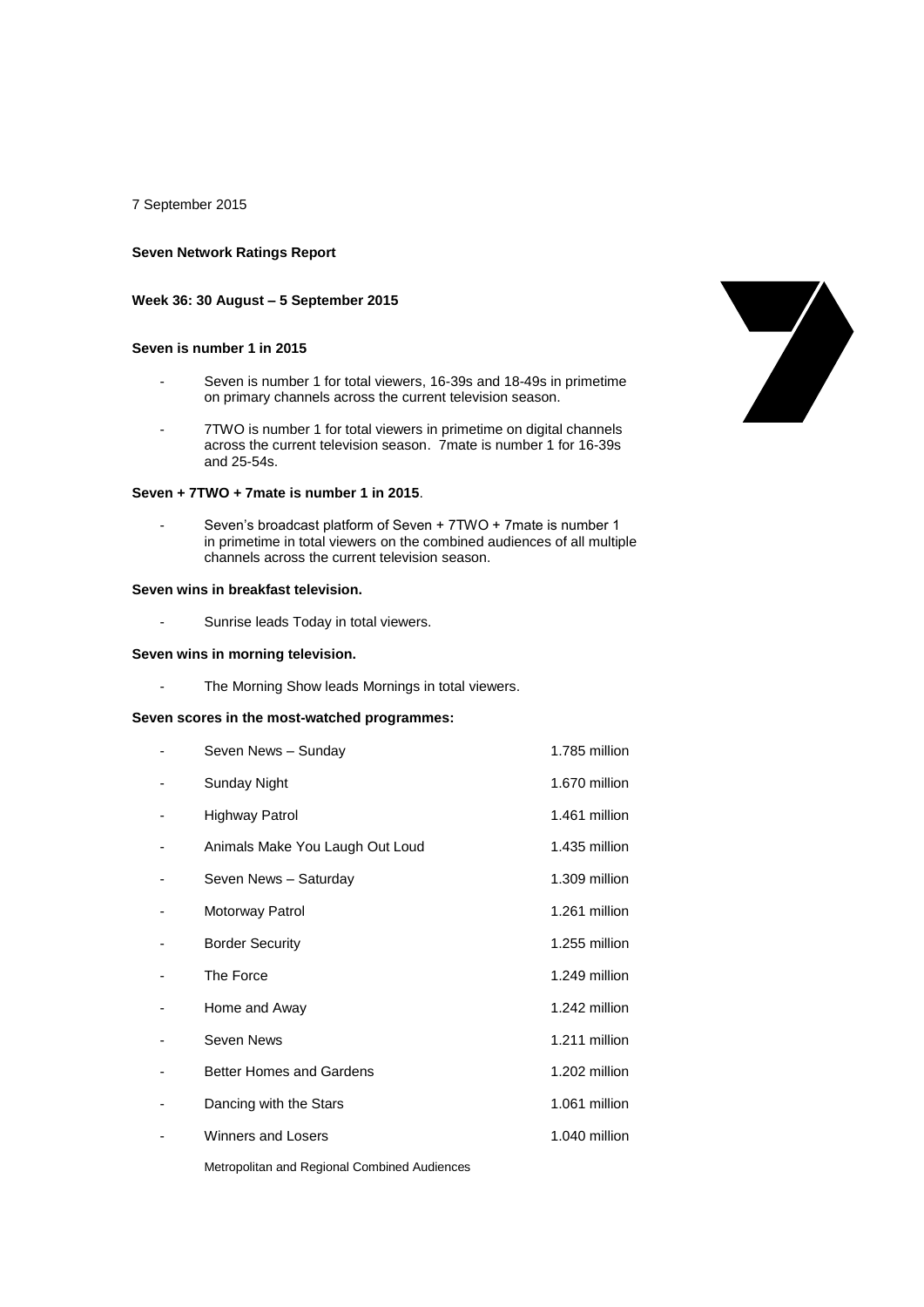# **Primetime audience demographics for primary channels**

| 6:00pm-midnight Week 36, 2015 |          |       |       |            |            |  |  |
|-------------------------------|----------|-------|-------|------------|------------|--|--|
| <b>Audience shares</b>        | Seven    | Nine  | Ten   | <b>ABC</b> | <b>SBS</b> |  |  |
| All People                    | 17.9%    | 20.5% | 13.2% | 13.6%      | 5.2%       |  |  |
| 16-39s                        | 17.5%    | 20.6% | 16.6% | 5.8%       | 4.0%       |  |  |
| 18-49s                        | $17.2\%$ | 21.6% | 16.5% | 7.2%       | 4.5%       |  |  |
| $25 - 54s$                    | 17.5%    | 22.3% | 15.9% | 8.1%       | 4.9%       |  |  |

# **Primetime audience demographics for digital channels**

| 6:00pm-midnight Week 36, 2015 |         |        |        |            |  |  |
|-------------------------------|---------|--------|--------|------------|--|--|
| <b>Audience shares</b>        | Total   | 16-39s | 18-49s | $25 - 54s$ |  |  |
| 7TWO                          | 4.9%    | 1.7%   | 1.9%   | 2.2%       |  |  |
| 7 <sub>mate</sub>             | 4.3%    | 7.2%   | 6.4%   | 5.9%       |  |  |
| GO!                           | 4.7%    | 7.1%   | 6.2%   | 5.4%       |  |  |
| Gem                           | 3.8%    | 3.4%   | 3.4%   | 3.5%       |  |  |
| One                           | $3.0\%$ | 3.5%   | 3.9%   | 3.9%       |  |  |
| Eleven                        | 2.7%    | 5.4%   | 4.5%   | 4.0%       |  |  |
| ABC <sub>2</sub>              | $3.1\%$ | 3.6%   | 3.4%   | 3.2%       |  |  |
| ABC3                          | $0.6\%$ | 0.5%   | 0.5%   | 0.4%       |  |  |
| ABC News 24                   | 1.1%    | 0.8%   | 1.0%   | 1.1%       |  |  |
| SBS <sub>2</sub>              | 1.1%    | 1.8%   | 1.6%   | 1.6%       |  |  |
| NITV:                         | 0.2%    | 0.3%   | 0.2%   | 0.1%       |  |  |

**Primetime audience demographics for combined audiences of all channels**.

| 6:00pm-midnight Week 36, 2015 |       |       |       |            |            |  |  |
|-------------------------------|-------|-------|-------|------------|------------|--|--|
| <b>Audience shares</b>        | Seven | Nine  | Ten   | <b>ABC</b> | <b>SBS</b> |  |  |
| All People                    | 27.2% | 29.0% | 18.9% | 18.4%      | 6.5%       |  |  |
| $16 - 39s$                    | 26.4% | 31.1% | 25.6% | 10.7%      | 6.1%       |  |  |
| 18-49s                        | 25.4% | 31.2% | 24.9% | $12.1\%$   | 6.3%       |  |  |
| 25-54s                        | 25.7% | 31.2% | 23.7% | 12.8%      | 6.5%       |  |  |

FTA Channels and Total TV

Copyright Oztam Data: Consolidated (Live + As Live + TSV) and Overnight (Live + As Live).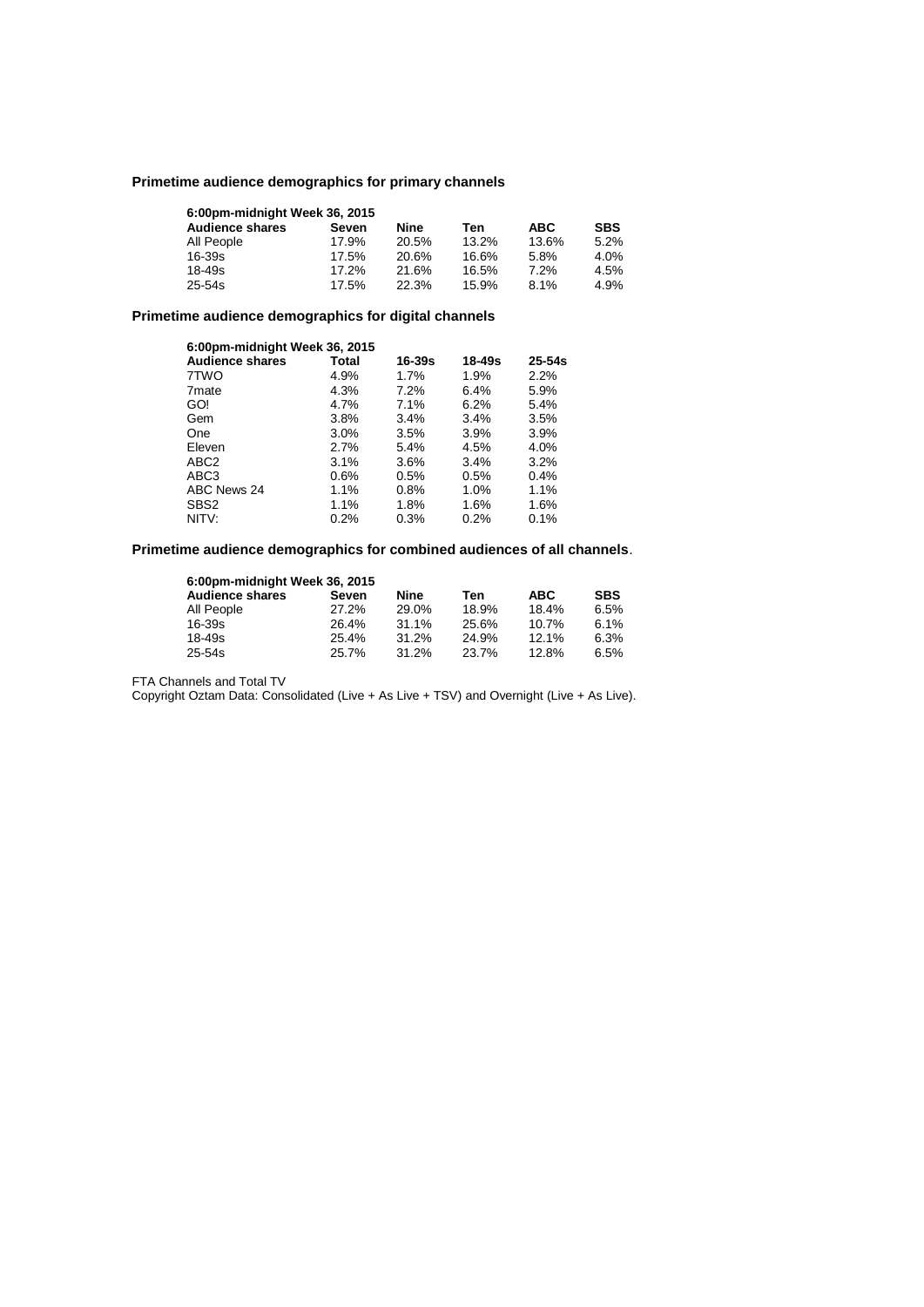# **Primetime Programming Analysis**

# **Sunday**

- Seven wins in breakfast television. Sunrise is up 20% on Today.
- Seven wins in primetime on digital channels.
	- 7TWO is the most-watched digital channel for total viewers.
	- 7mate is the most-watched digital channel for 16-39s, 18-49s and 25-54s.
- Seven scores in the most-watched programmes:

| <b>All People</b>      |     | $25 - 54s$   |    |
|------------------------|-----|--------------|----|
| Seven News             | #4  | Seven News   | #5 |
| Sunday Night           | #5  | Sunday Night | #6 |
| Dancing with the Stars | #10 |              |    |
| $16 - 39s$             |     | 18-49s       |    |
| Sunday Night           | #5  | Seven News   | #5 |
| Seven News             | #6  | Sunday Night | #6 |

- **AFL on Seven: Sunday Afternoon Football** dominates in total viewers, 16-39s, 18-49s and 25-54s across its broadcast markets on Seven.
- **Seven News** (1.170 million).
- **Sunday Night** (1.027 million) peaks at 1.187 million and ranks in Sunday's top ten most-watched programmes for total viewers, 16-39s, 18-49s and 25-54s.

# **Monday**

- Seven wins in breakfast television. Sunrise is up 9% on Today.
- Seven wins in morning television. The Morning Show is up 28% on Mornings.
- Seven wins in primetime on digital channels.
	- 7TWO is the most-watched digital channel for total viewers.
- Seven scores in the most-watched programmes:

| <b>All People</b><br>Seven News - Today Tonight<br>Seven News<br><b>Highway Patrol</b> | #3<br>#4<br>#9 | $25 - 54s$<br><b>Highway Patrol</b><br>Motorway Patrol<br>Seven News - Today Tonight | #4<br>#6<br>#10 |
|----------------------------------------------------------------------------------------|----------------|--------------------------------------------------------------------------------------|-----------------|
| 16-39s                                                                                 |                | 18-49s                                                                               |                 |
| <b>Highway Patrol</b>                                                                  | #1             | <b>Highway Patrol</b>                                                                | #1              |
| Motorway Patrol                                                                        | #6             | Motorway Patrol                                                                      | #8              |
| Home and Away                                                                          | #8             | Home and Away                                                                        | #10             |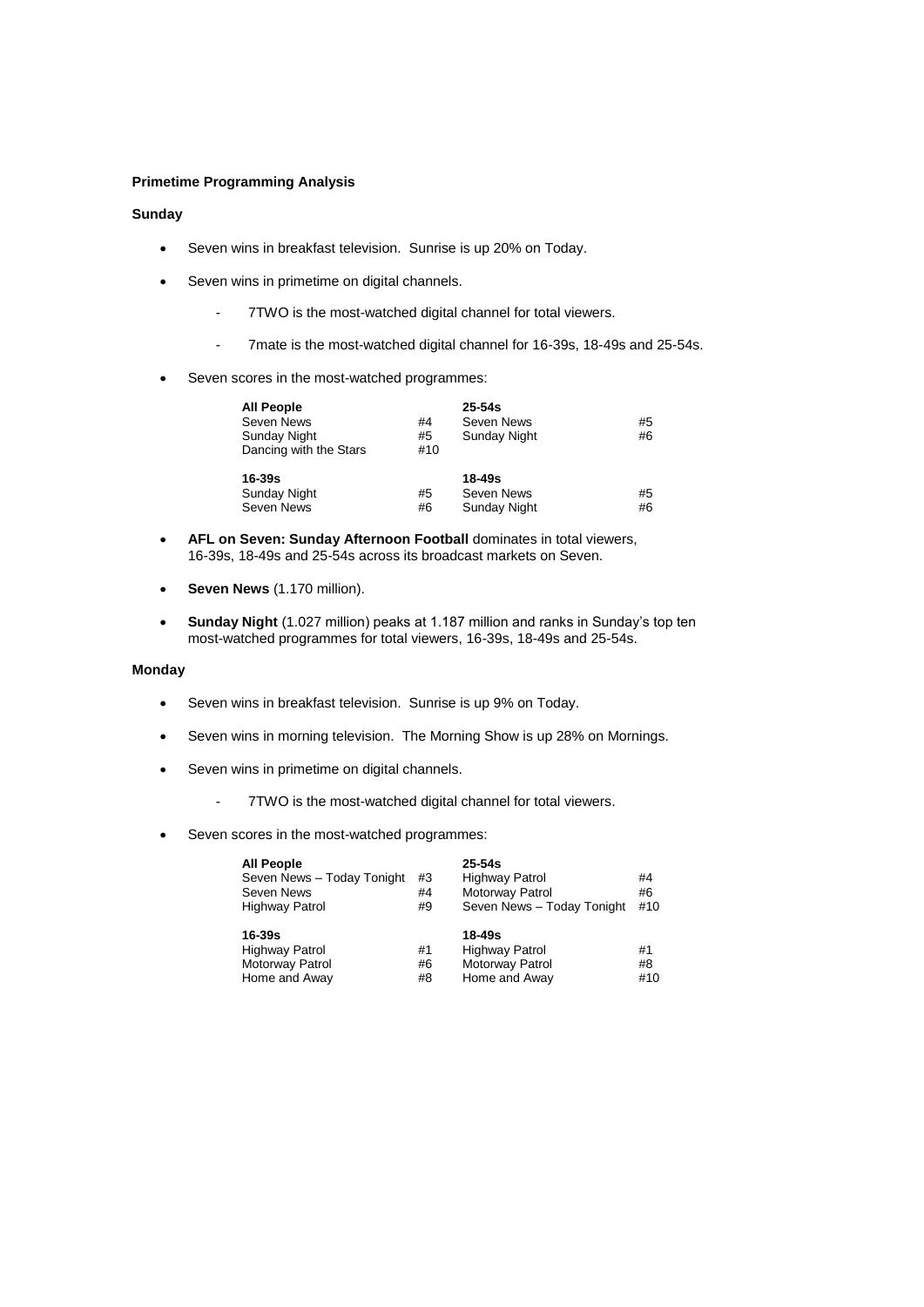# **Tuesday**

- Seven wins in 16-39s in primetime on primary channels.
	- Seven is up 2% on Nine and up 15% on Ten in 16-39s.
- Seven wins in primetime on digital channels.
	- 7mate is the most-watched digital channel for total viewers, 16-39s, 18-49s and 25-54s.
- Seven wins in primetime on combined audiences.
	- Seven + 7TWO + 7mate is number one for total viewers and 16-39s on the combined audiences of all channels.
	- Seven (Seven + 7TWO + 7mate leads Nine (Nine + Go + Gem) and is up 34% on Ten (Ten + One + Eleven) in total viewers.
	- Seven is up 8% on Nine and up 35% on Ten in 16-39s.
- Seven wins in breakfast television. Sunrise leads Today.
- Seven wins in morning television. The Morning Show leads Mornings.
- Seven scores in the most-watched programmes:

| <b>All People</b><br>Seven News - Today Tonight<br>Seven News<br>Animals Make You Laugh Out Loud<br>Home and Away  | #3<br>#5<br>#7<br>#10 | $25 - 54s$<br>Animals Make You Laugh Out Loud<br>Winners and Losers<br>Seven News - Today Tonight<br>Home and Away    | #6<br>#7<br>#8<br>#9  |
|--------------------------------------------------------------------------------------------------------------------|-----------------------|-----------------------------------------------------------------------------------------------------------------------|-----------------------|
| $16 - 39s$<br>Home and Away<br>Animals Make You Laugh Out Loud<br>Winners and Losers<br>Seven News - Today Tonight | #3<br>#4<br>#5<br>#10 | 18-49s<br><b>Winners and Losers</b><br>Animals Make You Laugh Out Loud<br>Home and Away<br>Seven News - Today Tonight | #6<br>#7<br>#8<br>#10 |

- **Animals Make You Laugh Out Loud** (0.841 million) wins its timeslot and ranks in Tuesday's top ten most-watched programmes for total viewers, 16-39s, 18-49s and 25-54s.
- **Winners and Losers** (0.600 million) ranks in Tuesday's top ten most-watched programmes for 16-39s, 18-49s and 25-54s.

#### **Wednesday**

- Seven wins in breakfast television. Sunrise is up 11% on Today.
- Seven wins in morning television. The Morning Show is up 36% on Mornings.
- Seven wins in primetime on digital channels.
	- 7TWO is the most-watched digital channel for total viewers.
	- 7mate is the most-watched digital channel for 18-49s and 25-54s.
- Seven scores in the most-watched programmes:

| <b>All People</b>          |     | $25 - 54s$             |     |
|----------------------------|-----|------------------------|-----|
| Seven News                 | #4  | The Force              | #8  |
| Seven News - Today Tonight | #5  | <b>Border Security</b> | #10 |
| The Force                  | #10 |                        |     |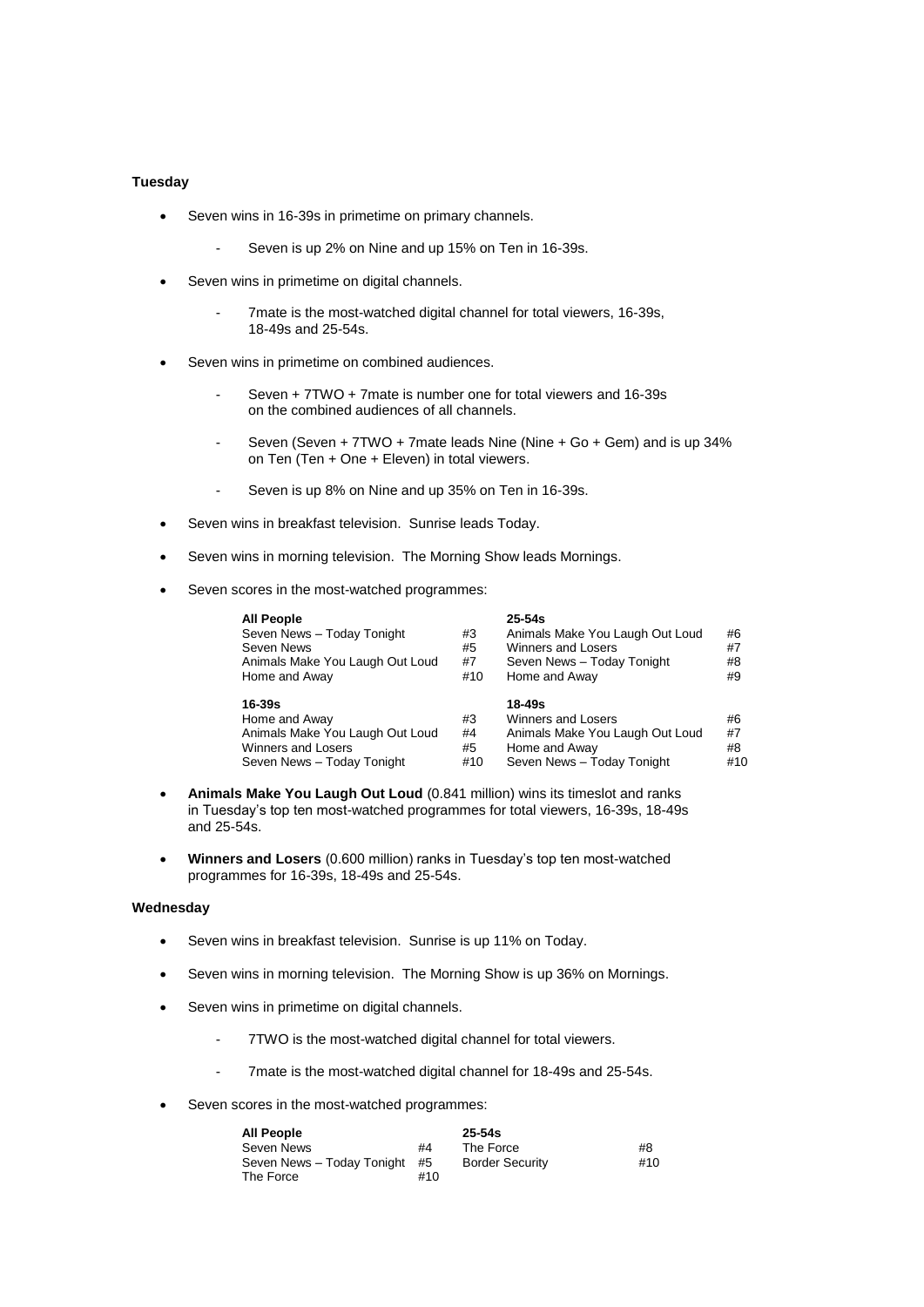| 16-39s                 |    | 18-49s        |    |
|------------------------|----|---------------|----|
| Home and Away          | #4 | The Force     | #8 |
| The Force              | #6 | Home and Away | #9 |
| <b>Border Security</b> | #9 |               |    |

# **Thursday**

- Seven wins in morning television. The Morning Show is up 37% on Mornings.
- Seven wins in primetime on digital channels. 7TWO is the most-watched digital channel for total viewers.

# **Friday**

- Seven wins in primetime on primary channels.
	- Seven is number one for total viewers, 16-39s, 18-49s and 25-54s.
	- Seven is up 28% on Nine and up 83% on Ten in total viewers.
	- Seven is up 32% on Nine and up 60% on Ten in 16-39s. Seven is up 29% on Nine and up 55% on Ten in 18-49s. Seven is up 28% on Nine and up 59% on Ten in 25-54s.
- Seven wins in primetime on digital channels.
	- 7TWO is the most-watched digital channel for total viewers.
	- 7mate is the most-watched digital channel for 16-39s, 18-49s and 25-54s.
- Seven wins in primetime on combined audiences.
	- Seven + 7TWO + 7mate is number one for total viewers, 16-39s, 18-49s and 25-54s on the combined audiences of all channels.
	- Seven (Seven + 7TWO + 7mate is up 35% on Nine (Nine + Go + Gem) and up 81% on Ten (Ten + One + Eleven) in total viewers.
	- Seven is up 35% on Nine and up 44% on Ten in 16-39s. Seven is up 30% on Nine and up 40% on Ten in 18-49s. Seven is up 33% on Nine and up 46% on Ten in 25-54s.
- Seven wins in breakfast television. Sunrise leads Today.
- Seven wins in morning television. The Morning Show leads Mornings.
- Seven scores in the most-watched programmes:

| <b>All People</b><br>Seven News<br>Seven News - Today Tonight<br><b>Better Homes and Gardens</b> | #3<br>#4<br>#5 | $25 - 54s$<br>Better Homes and Gardens<br>Seven News - Today Tonight<br>Seven News<br>AFL on Seven | #6<br>#7<br>#8<br>#10 |
|--------------------------------------------------------------------------------------------------|----------------|----------------------------------------------------------------------------------------------------|-----------------------|
| $16 - 39s$<br>Better Homes and Gardens                                                           | #2<br>#3       | 18-49s<br>Seven News - Today Tonight<br>Better Homes and Gardens                                   | #3<br>#7              |
| Seven News - Today Tonight<br>Seven News<br>The Waterboy                                         | #8<br>#9       | Seven News                                                                                         | #9                    |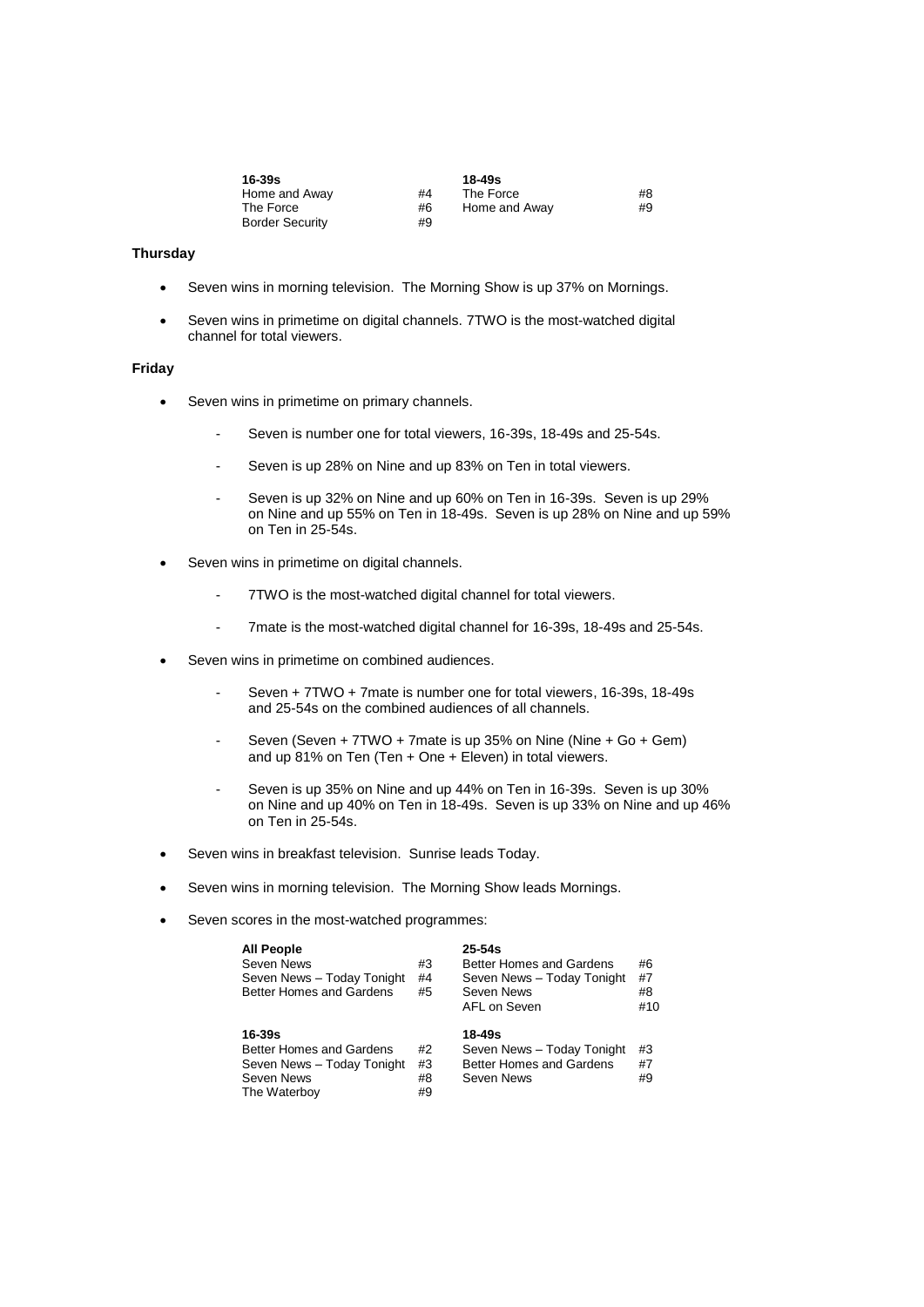- **Better Homes and Gardens** (0.725 million) ranks in Friday's top ten most-watched programmes for total viewers, 16-39s, 18-49s and 25-54s.
- **AFL on Seven: Friday Night Football** dominates in total viewers, 16-39s, 18-49s and 25-54s across its primetime broadcasts on Seven – 35 share in total viewers, 31 share in 16-39s, 36 share in 18-49s and 38 share in 25-54s.

# **Saturday**

- Seven wins in news.
- Seven wins primetime on primary channels.
	- Seven is number one for total viewers, 16-39s, 18-49s and 25-54s.
	- Seven is up 54% on Nine and up 51% on Ten in total viewers.
	- Seven is up 82% on Nine and up 63% on Ten in 16-39s. Seven is up 62% on Nine and up 64% on Ten in 18-49s. Seven is up 56% on Nine and up 47% on Ten in 25-54s.
- Seven wins in primetime on digital channels.
	- 7mate is the most-watched digital channel for 25-54s.
- Seven wins in primetime on combined audiences.
	- Seven + 7TWO + 7mate is number one for total viewers, 16-39s, 18-49s and 25-54s on the combined audiences of all channels.
	- Seven (Seven + 7TWO + 7mate is up 6% on Nine (Nine + Go + Gem) and up 62% on Ten (Ten + One + Eleven) in total viewers.
	- Seven is up 13% on Nine and up 63% on Ten in 16-39s. Seven is up 6% on Nine and up 53% on Ten in 18-49s. Seven is up 6% on Nine and up 47% on Ten in 25-54s.
- Seven wins in breakfast television. Weekend Sunrise leads Weekend Today in total viewers across 7:00-10:00am.
- Seven scores in the most-watched programmes:

| <b>All People</b><br>Seven News<br>Pirates of the Caribbean<br>AFL on Seven  | #1<br>#8<br>#10      | $25 - 54s$<br>Seven News<br>Pirates of the Caribbean<br>AFL on Seven         | #2<br>#3<br>#8       |
|------------------------------------------------------------------------------|----------------------|------------------------------------------------------------------------------|----------------------|
| 16-39s<br>Seven News<br>Pirates of the Caribbean<br>S.W.A.T.<br>AFL on Seven | #2<br>#3<br>#8<br>#9 | 18-49s<br>Seven News<br>Pirates of the Caribbean<br>S.W.A.T.<br>AFL on Seven | #2<br>#3<br>#7<br>#8 |

- **AFL on Seven: Saturday Afternoon Football** dominates in total viewers, 16-39s, 18-49s and 25-54s across its broadcast markets on Seven – 44 share in total viewers, 48 share in 16-39s, 47 share in 18-49s and 45 share in 25-54s.
- **Seven News** (0.854 million). Seven News wins network.
- **AFL on Seven: Saturday Night Football** dominates in total viewers, 16-39s, 18-49s and 25-54s across its primetime broadcasts on Seven.